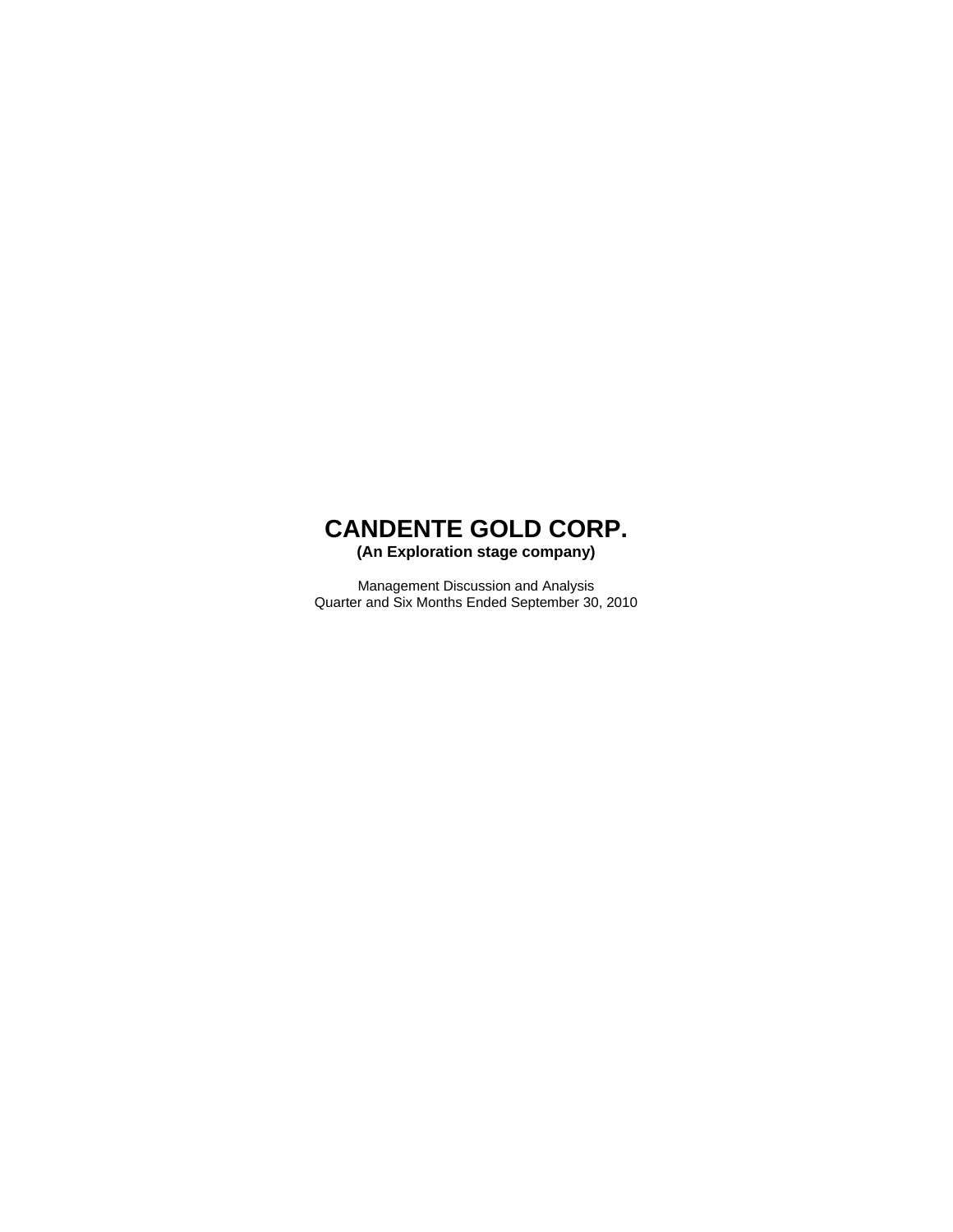Management's Discussion and Analysis Quarter and Six Months Ended September 30, 2010 (Expressed in U.S. Dollars, Unless Otherwise Noted)

### **INTRODUCTION**

The following Management Discussion and Analysis ("MD&A") for Candente Gold Corp. ("Candente Gold") and its subsidiary companies (collectively, the "Company") is prepared as of November 9, 2010 and should be read in conjunction with the Company's unaudited consolidated financial statements and the notes thereto for the quarter ended September 30, 2010 ("Q2-2011") and the audited consolidated financial statements and the notes thereto for the period from incorporation to March 31, 2010, which were prepared in accordance with generally accepted accounting principles ("GAAP") in Canada.

All the financial information presented in this document is expressed in U.S. dollars, unless otherwise noted.

Candente Gold's common shares are listed on the Toronto Stock Exchange ("TSX") and the Bolsa de Valores de Lima ("BVL") under the trading symbol "CDG".

Additional information on the Company can be found in the Company's Annual Information Form ("AIF"), filed with the Canadian regulators and available on SEDAR at www.sedar.com.

### **DESCRIPTION OF BUSINESS**

Candente Gold is a Vancouver, Canada, based mineral exploration company which has an interest in the El Oro project in Mexico ("El Oro") and in various gold-silver properties in Peru. The Company conducts its operations through wholly-owned subsidiaries.

The Company is in the exploration stage and there can be no assurance that commercially viable ore deposits may exist on any of its properties until the Company completes further exploration work and comprehensive economic evaluation based upon that work.

The El Oro project is the Company's highest priority project at this time.

### **CORPORATE DEVELOPMENTS**

On April 24, 2009, Candente Copper Corp. ("Candente Copper", formerly Candente Resource Corp.) and Canaco Resources Inc. ("Canaco") created Candente Gold.

On April 30, 2009, Candente Copper and Canaco completed the transfer to Candente Gold of their respective 50% interests in Minera CCM, S.A. de C.V. ("CCM"), the Mexican company that holds an option on El Oro (the "Option"). As consideration for the transfer of the El Oro interests, Candente Gold issued 5 million common shares and a promissory note to each of Candente Copper and Canaco, with each promissory note having a principal amount of Cdn\$1,300,000 (\$1,239,157 at December 31, 2009), payable in cash or convertible into units of Candente Gold, based on the same terms and conditions as the private placement financing Candente Gold completed in the quarter ended December 31, 2009. On December 31, 2009, Candente Copper converted its \$1,300,000 promissory note into 3,250,000 shares and 1,625,000 warrants of the Company. The warrants have an exercise price of Cdn\$0.60 per common share to January 4, 2012. Canaco advised the Company that it would not convert its promissory note and the Company paid Cdn\$350,000 of the principal on June 30, 2010. The Cdn\$950,000 that remains outstanding on the Canaco promissory note is due to be paid by the Company on or before April 30, 2011.

In addition, on December 17, 2009 Candente Copper transferred its Peruvian gold-silver properties (the "Properties") to Candente Gold and on January 6, 2010, the Company issued 13,500,000 common shares to Candente Copper in return for the transfer of the Properties. Other consideration for the exchange of the Properties included the granting by the Company of a copper net smelter return royalty to Candente Copper. Candente Gold also agreed to issue to Candente Copper an additional 10,000,000 of its common shares once a minimum of US\$5 million has been spent cumulatively by Candente Gold on the Properties. The Company accounted for the consideration in respect of the 13,500,000 Candente Gold shares at a value of \$4,422,011, comprised of the Candente Copper carrying cost of \$4,663,251 less \$241,240 due in cash to Candente Copper in respect of annual license costs paid for the Properties in 2009 by Candente Copper.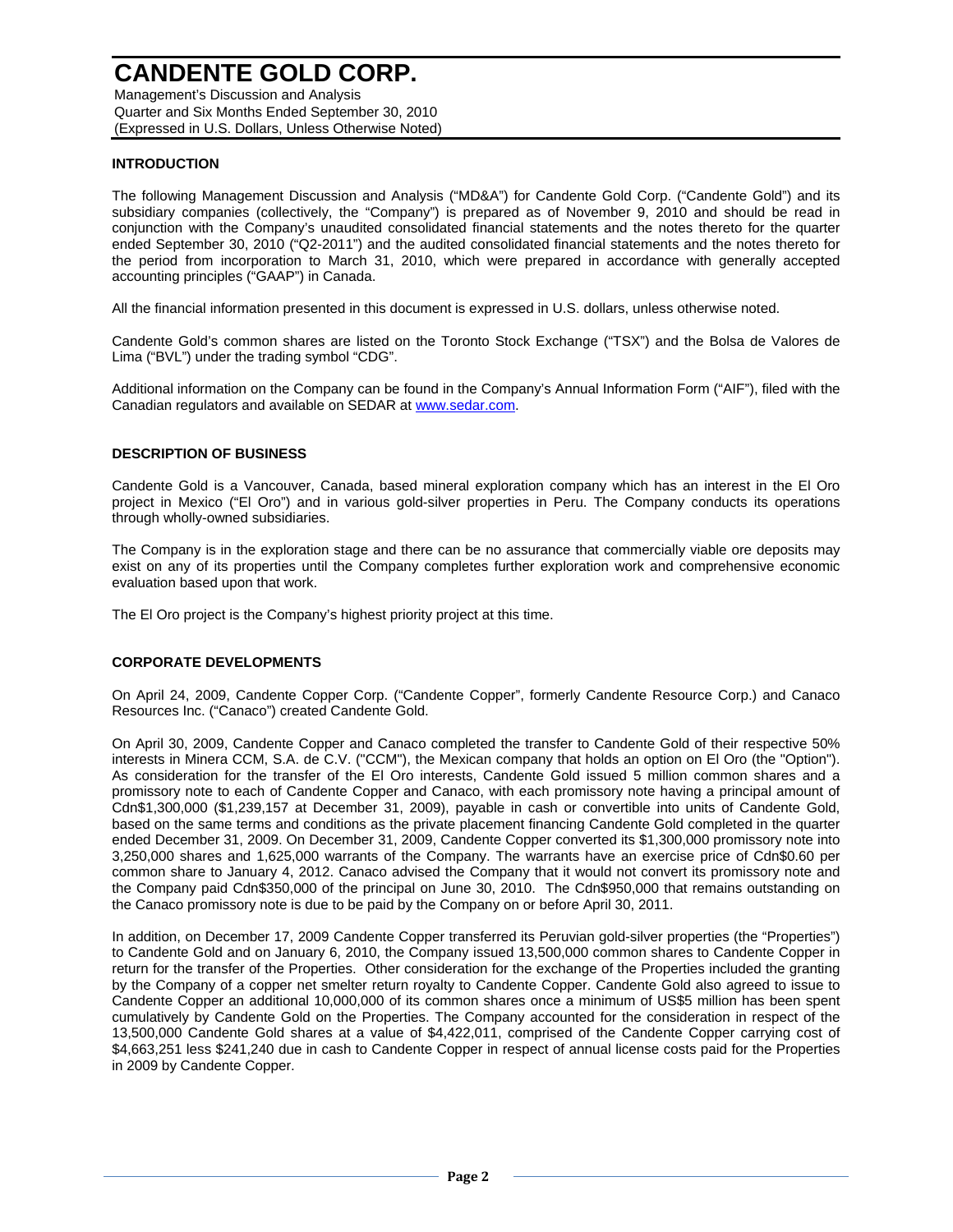Management's Discussion and Analysis Quarter and Six Months Ended September 30, 2010 (Expressed in U.S. Dollars, Unless Otherwise Noted)

Pursuant to TSX policy, on January 6, 2010 the Company was deemed to have issued 872,890 Company warrants ("Company Deemed Warrants") to warrant holders of Candente Copper on the basis of one Company warrant for every five warrants in Candente Copper outstanding at that date. The 4,364,450 Candente Copper warrants then outstanding (the "Copper Warrants") had exerciseprices ranging from Cdn\$1.75 to Cdn\$2.00. All of the Copper Warrants and Company Deemed Warrants expired unexercised on June 26, 2010.

Also pursuant to TSX policy, on January 6, 2010 the Company was deemed to have issued 1,638,350 Company options ("Company Deemed Options") to option holders of Candente Copper on the basis of one Company option for every five options in Candente Copper outstanding at that date. The 8,191,750 Candente Copper options then outstanding (the "Copper Options") have exercise prices ranging from Cdn\$0.42 to Cdn\$1.40 and expiry dates from January 3, 2011 to November 24, 2014. A total of 2,373,000 of the Copper Options and 474,600 of the Company Deemed Options were forfeited in the quarter ended March 31, 2010. The Company will receive or has received 24.06% of the exercise price on the exercise of the Copper Options, based on a predetermined formula that considered the weighted average prices of Candente Copper and Candente Gold for the first five days of Candente Gold's trading on the TSX.

During the quarter ended December 31, 2009, the Company completed a private placement (the "Private Placement") for gross proceeds of \$8,508,378 (Cdn\$9,028,130) from the sale of units ("Units") consisting of one Company common share and one half-warrant ("Warrants). Pursuant to the Private Placement, the Company issued a total of 22,570,327 common shares and certificates representing 11,285,162 Warrants. Each full Warrant is exercisable at a price of Cdn\$0.60 per common share until January 4, 2012. The Warrants were valued by the Company at \$1,624,195. The Company also paid to agents assisting in the Private Placement a total of \$298,528 (Cdn\$313,186) in cash commissions and issued to the agents 735,345 warrants ("Agents' Warrants"). The cash commissions and Agents' Warrants equal 6.5% of the aggregate number of Units sold by the agents pursuant to the Private Placement. Each of the Agents' Warrants is exercisable for a period of 24 months to purchase one additional common share of the Company at a price of Cdn\$0.60 per share. The Agents' Warrants issued as finders' fees were valued by the Company at \$105,834.

The Company posted a loss in Q2-2011 of \$1,655,468, comprised of exploration expenses of \$1,069,983 and general and administrative expenses of \$585,485. The most significant general and administrative expense was \$482,129 for stock-based compensation expense (a non-cash expense), for options vested in the quarter. Most of the exploration expenses were incurred in respect of the El Oro project.

Loss per share in the quarter ended September 30, 2010 was \$0.03.

### **CANDENTE GOLD EXPLORATION PROJECTS**

## **EL ORO**

El Oro is located in central Mexico, and includes historic mines which are past producers of gold and silver. On May 5, 2006, CCM, Candente Copper and Canaco entered into a letter agreement (the "2006 Agreement") with Luismin, S.A. de C.V. ("Luismin") and Desarrollos Mineros San Luis, S.A. de C.V. ("Desarrollos"), subsidiaries of Goldcorp Inc., that provided CCM with an option (the "Option") to acquire up to a 70% undivided interest in El Oro, subject to a 40% back-in right, in 24 mining concessions comprising approximately 14,950 hectares located in the states of Mexico and Michoacan, Mexico. Certain exploration and mining concessions included in El Oro are subject to net smelter returns royalties. The Option is comprised of an option to initially acquire 50% of El Oro (the "First Option") and then a further 20% (the "Second Option"), and both the issue of shares and the completion of certain levels of exploration expenditures on El Oro are required to exercise the Option.

A total of \$1,700,000 in exploration expenditures had been made on El Oro by November 30, 2008, and on or before November 30, 2008 Candente Copper and Canaco issued to Luismin a total of 125,000 shares in each of their respective registered capital, all as required by the 2006 Agreement as part of the consideration for the exercise of the First Option.

In two separate letter agreements dated February 2, 2009 (the "February 2009 Agreement") and September 30, 2009 (the "September 2009 Agreement"), the parties agreed to certain amendments to the 2006 Agreement. The most significant change was the removal of the back-in right on the historic mining area which covers all known gold and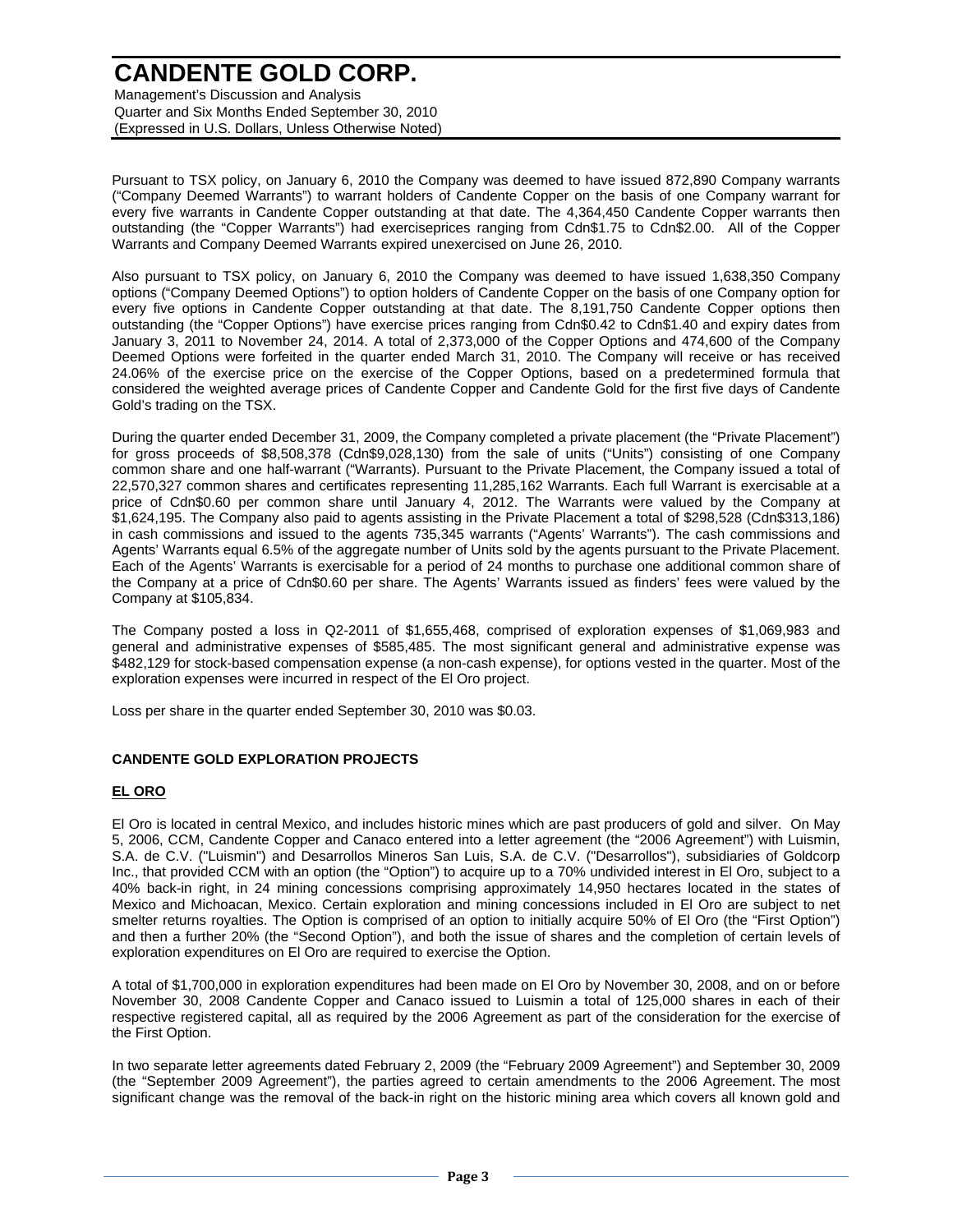Management's Discussion and Analysis Quarter and Six Months Ended September 30, 2010 (Expressed in U.S. Dollars, Unless Otherwise Noted)

silver bearing veins. In accordance with the terms of the 2006 Agreement, as amended, each of Candente Copper and Canaco committed to issue to Luismin 125,000 common shares in their respective share capital on or before November 30, 2009 (completed), and agreed that in order to exercise the First Option the Company would:

- Commit to issue to Luismin 250,000 Candente Gold shares on or before November 30, 2009 and 250,000 Candente Gold shares on or before May 30, 2010 (both completed);
- Be required to issue to Luismin 250,000 Candente Gold shares on or before November 30, 2010 and 250,000 Candente Gold shares on or before November 30, 2011;
- Commit to cumulative exploration expenditures totaling \$2,500,000 to be completed on or before May 30, 2010 (completed);
- Be required to make an additional \$2,500,000 in exploration expenditures on or before November 30, 2011;

The 2006 Agreement, as amended, now provides that should the Company exercise the Second Option, the Company would be:

- Required to issue to Luismin 500,000 Candente Gold shares on or before November 30, 2012 and 500,000 Candente Gold shares on or before November 30, 2013; and
- Required to make an additional \$2,500,000 in exploration expenditures on or before November 30, 2012 and an additional \$2,500,000 in exploration expenditures on or before November 30, 2013.

El Oro is a district scale gold project encompassing one of the largest and most prolific high grade gold dominant epithermal vein systems in Mexico. The El Oro district includes over 50 known veins, but the bulk of the historic district production is reported to be 6.4 million ounces of gold and 74 million ounces of silver from just two of these veins. The San Rafael vein alone is reported to have produced over 4 million ounces of gold and 44 million ounces of silver over an average of only 200 metres ("m") vertical and a 2.4 km strike length. The San Rafael vein system is analogous to other epithermal vein systems mined in Mexico such as the Fresnillo, Guanajuato, and Pinos Altos mines where gold and silver occurs over 600 to 1200 m vertically. Mine grades in the San Rafael vein are reported to have averaged 10 to 12 g/t gold and 120 to 160 g/t silver and reached as high as 50 g/t gold and 500 g/t silver.

In February 2010, Candente Gold began exploration activity on the El Oro site. The current exploration program includes underground drifting and drilling in the San Rafael vein system, surface drilling in the Oriente Area, and regional exploration of the entire district including systematic exploration of all known veins.

In the San Rafael vein system, drilling from underground is targeting both extensions to the high-grade bonanza zones at depth and the Remnant Resource (Historic and non-43-101 compliant) previously estimated by Luismin. The San Juan adit is being used to access the San Rafael vein, and rehabilitation required to make it safe was minimal for the first 500 metres. During the rehabilitation of the San Juan adit, mapping and sampling of the adit was completed with sampling of zones of alteration along the main drift as well as the Calera vein stope and backfill material removed from the San Juan (75 level) and upper 72 level. Sampling of the San Rafael vein in the sub-level in the Consuelo adit was also completed.

The first stage of underground drilling comprised short holes in the footwall to the vein to evaluate the Remnant Resource above the water level in this portion of the vein. Following this first stage of drilling, work will be carried out to continue the tunnel through the vein into the hanging wall to enable deeper drilling of the San Rafael vein below historic workings.

Gold and silver grades from underground sampling and drilling have confirmed the potential for a remnant resource in the historic workings of the San Rafael vein. Both underground drilling and sampling have demonstrated high grades of gold and silver in vein remnants. Two samples collected 55 m apart vertically have returned grades of 14.92 grams per tonne ('g/t') gold and 117.00 g/t silver over 2.1m, and 14.64 g/t gold and 54.50 g/t silver over 2.5m. Mineralized backfill material sampled to date shows an average of 4.72 g/t gold and 53.49 g/t silver.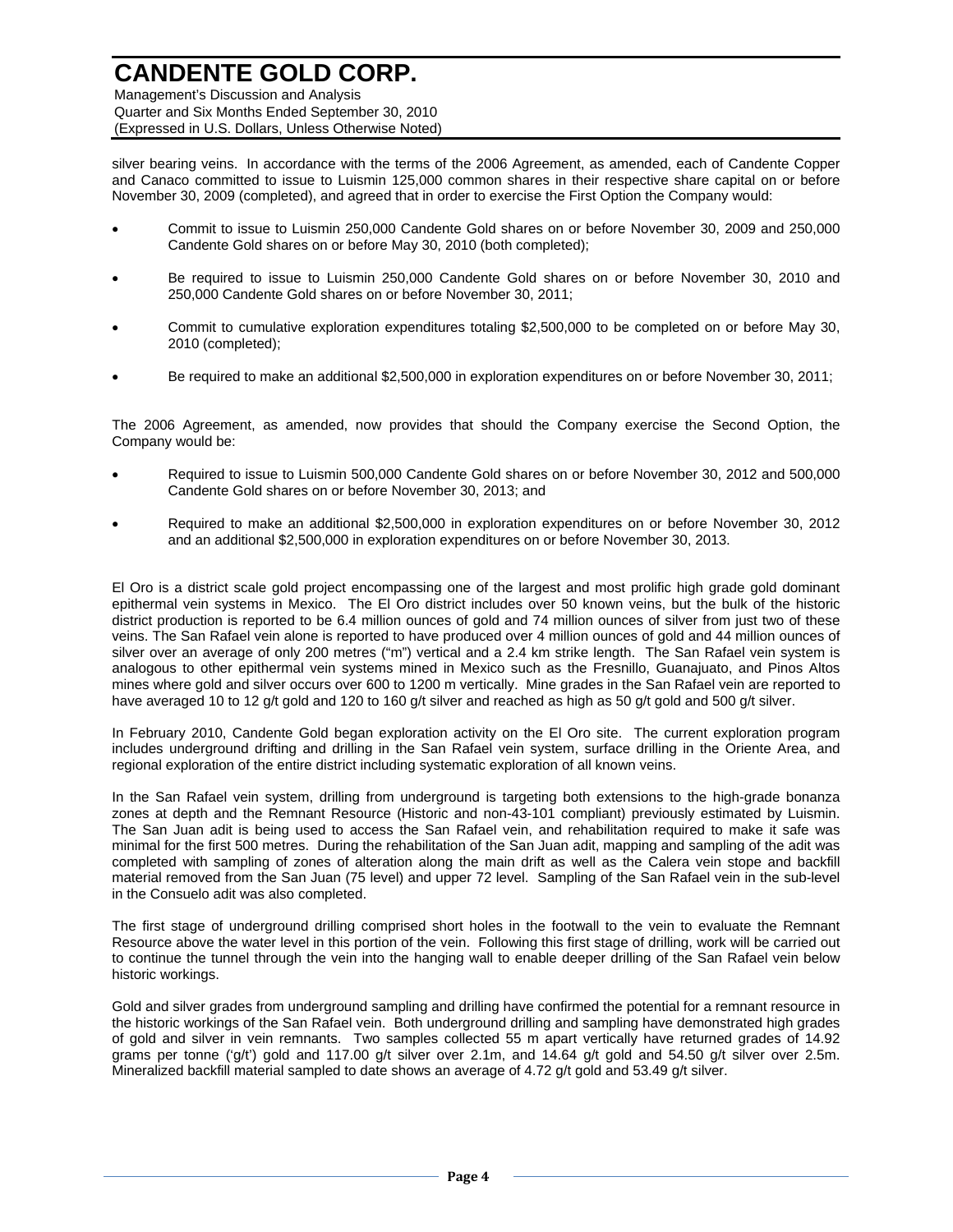Management's Discussion and Analysis Quarter and Six Months Ended September 30, 2010 (Expressed in U.S. Dollars, Unless Otherwise Noted)

These results support the historic gold and silver grades in a 1992 resource estimate by Luismin SA de CV (now a subsidiary of Goldcorp). This resource contained 762,000 ounces of gold and 9,750,000 ounces of silver at an average grade of 3.44 g/t gold and 44.00 g/t silver in 6,888,620 tonnes within remnant hanging and footwall vein material as well as pillars and backfill. This mineralized material was left behind as a result of a historic mine cut-off grade of ~8 g/t gold. Luismin's resource is historic in nature and non-43-101 compliant.

Although evaluating this remnant resource is a secondary priority, Candente Gold expects to encounter significant amounts of this material in its underground rehabilitation and drilling program and will sample, assay and stockpile these materials throughout the San Rafael vein underground program as potential starter feed for a future mill.

This resource estimate pertains only to the El Oro Mining & Railway Company mine, in the southern end of the San Rafael vein, which encompassed approximately 40% of the 2.4 km mined length of the vein. A significant additional remnant resource may exist in the northern 60% of the vein mined by the Mexico and Esperanza companies, but records no longer exist to allow for a resource estimate.

Projected high grade mineralization below the historic mine workings in extensions to known high-grade gold-silver zones averaging 10 to 12 g/t gold, 120 to 160 g/t silver, and 10 metres wide remain the primary exploration targets on the San Rafael vein. These targets will be tested as soon as the rehabilitation of the San Juan tunnel is extended sufficiently to allow further drilling from underground.

Candente Gold is also investigating the best method to access and test the largest and highest grade of these targets, which lies at the boundary between the historic Mexico and Esperanza mines in the northern end of the San Rafael vein. Historic underground sampling returned grades of up to 50 g/t gold immediately above this target.

The surface drilling program began on April 17, 2010 in the Zona Oriente region where the combination of geophysical, geochemical as well as alteration and anomalous values in outcrops had delineated various drill targets for new veins. A total of 6 holes have been completed. All drill holes successfully intersected the structures identified by the NSAMT survey. All holes were targeted to intersect these structures within the more prospective shale unit. Although veining/brecciation and fault structures were intersected within the shales horizon,s no economic precious metal values were reported.

Following the 6 hole programme in the Oriente area, the surface drill rig was moved to the north portion of the San Rafael vein known as Buen Despacho.

## Regional Exploration

Mapping/re-sampling and a total re-evaluation of the Cortaduras area in the western portion of the license area within the Tlalpujahua Mining District are currently underway. The area contains quartz stockwork and larger veins. This area has previously been assessed for its low-grade bulk tonnage potential and a review of the historic database indicates that Luismin's bore holes intersected grades of m 0.23 g/t Au + 200.00 g/t Ag over 13.45 m in hole #1. The current target is a low sulphidation epithermal vein system like the other well mineralized veins in the El Oro District. Re-sampling and mapping of the surface geology/trenches and underground adits have been completed, and relogging of old core is underway.

Mark Pryor, Pr.Sci.Nat., Vice President Exploration, Sean Waller, P.Eng., Vice President and Joanne C. Freeze, P.Geo., President and CEO, are the qualified persons responsible for the review of El Oro technical information.

### **PERUVIAN GOLD-SILVER PROPERTIES**

The main Peruvian gold-silver properties transferred from Candente Copper are listed below. The following disclosure has been prepared by or under the supervision of Sean I. Waller, Vice President of the Company and Joanne C. Freeze, President, CEO and director of the Company, both of whom are qualified persons for the purposes of NI-43- 101. All of these properties are 100% owned by the Company and are without reserves. Candente Gold's current operations on these properties consist of an exploratory search for mineable deposits of minerals, and previous work completed by Candente Copper on these properties was exploratory in nature.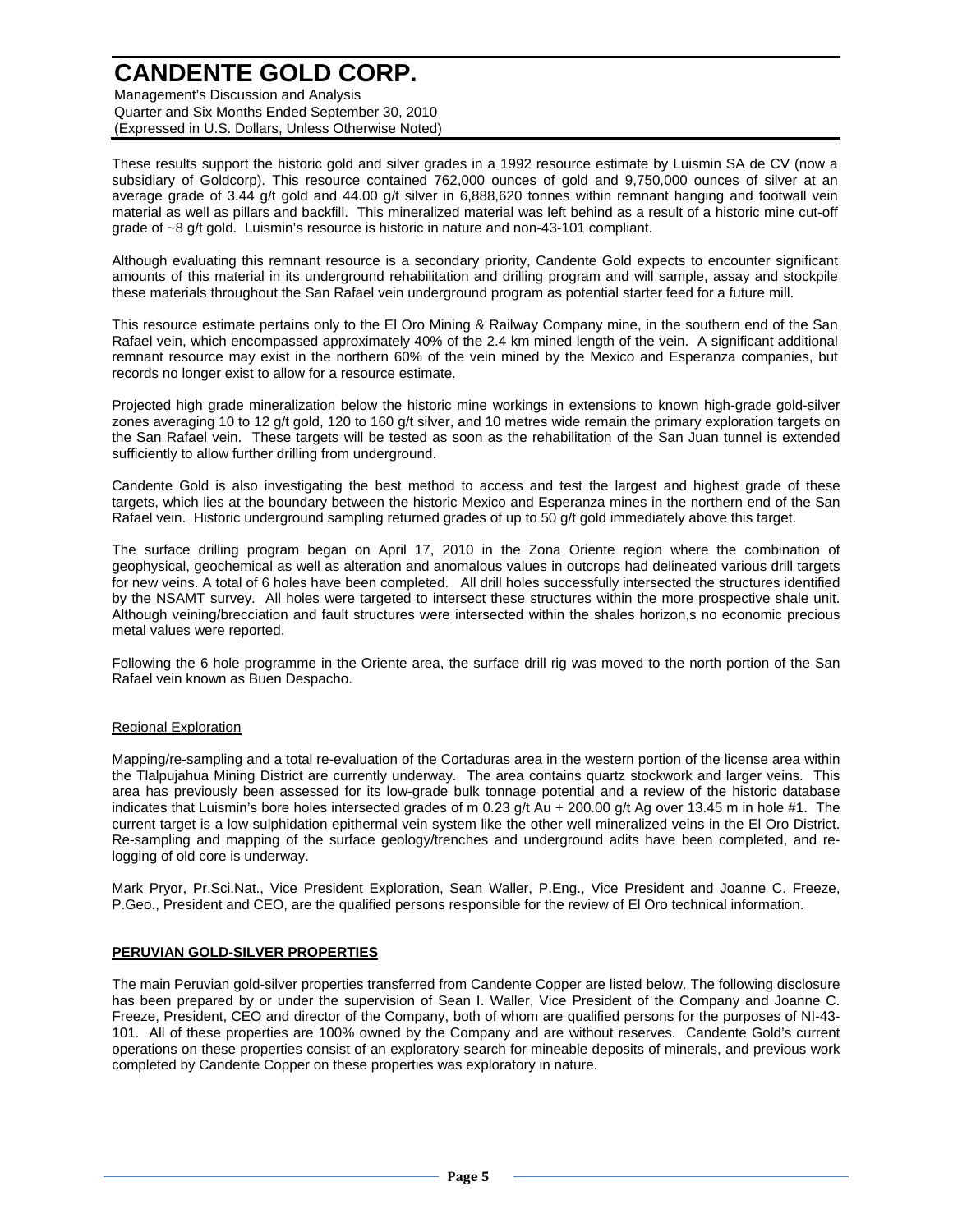Management's Discussion and Analysis Quarter and Six Months Ended September 30, 2010 (Expressed in U.S. Dollars, Unless Otherwise Noted)

### **Tres Marias**

Both the Tres Marias and the Fredito properties occur within the Puno epithermal gold-silver belt that hosts the Aruntani deposit owned by Aruntani SAC, Arasi (La Rescatada) high sulphidation gold deposits; the Corani and Santa Ana silver deposits both owned by Bear Creek Mines, and two new discoveries by Buenaventura/Goldfields, Chucapara and Canahuire, which host both high and low sulphidation mineralization.

The Tres Marias project hosts a low sulphidation vein (Pataqueña) with high grade silver mineralization which was previously exploited however no records have been found. Exploitation does not appear to be extensive and there is potential for extending the mineralized vein to depth and along strike. Anomalous gold in soils indicates the potential for the discovery of a new gold-silver vein or bulk tonnage deposits which could be high sulphidation in nature.

The Pataqueña vein system is ready for drill testing but prior to drilling it is recommended that the area of the vein system be covered by a Natural Source Audio Magnetic Telluric survey (NSAMT) which could assist in better definition of the known veins/structures and also possibly locate other hidden structures with veins. Detailed mapping and rock and soil geochemical sampling is recommended on the Soracha and San Francisco zones to define drill targets.

### **Fredito**

Fredito covers a large geophysical target partially overlying a gold-silver-bearing zone of high sulphidation alteration, proximal to a gold-silver-lead-zinc-bearing low sulphidation vein system exploited sporadically since colonial times.

### **Lunahuana**

Lunahuana is a 5,387 hectare property located in central Peru. The Lunahuana property hosts both gold and copper mineralization in veins, disseminations and mantos. This mineralization is believed to be analogous to IOCG deposits. The property was acquired from Britannia Mines and was formerly known as the Columbia property.

### **Oro Queropalca**

The Oro Queropalca property hosts abundant vein and disseminated gold-silver mineralization in surface showings that gave highly anomalous gold and silver assays. The property has potential to host epithermal gold-silver deposits and mantos style silver-lead-zinc deposits.

### **Alto Dorado/Toril**

Alto Dorado is a 9,400 hectare exploration stage gold project located in the Department of La Libertad in northern Peru. The Company's interest in the Alto Dorado property is based on earlier exploration work by Candente Copper. Both porphyry and high sulphidation styles of mineralization are evident on the property.

### **The Brujas-Picota Project**

The Brujas-Picota property covers extensive areas of argillic, phyllic, advanced argillic (dickite, alunite, pyrophyllite), silicification (locally vuggy to grey silica) alteration with gold-silver-bearing veins, breccias and structures. The project has potential to host high sulphidation type gold-silver deposits within large areas of vuggy silica and advanced argillic alteration with gold-silver-bearing veins, breccias and structures. The exploration targets include six zones with gold-silver bearing veins, breccias and structures and areas between the six zones which have had little exploration. The property has only had very preliminary exploration.

The property lies just northeast of Buenaventura's La Zanja high sulphidation gold deposit and 12 km west of the Tantahuatay porphyry gold deposit owned by Grupo Mexico and Buenaventura.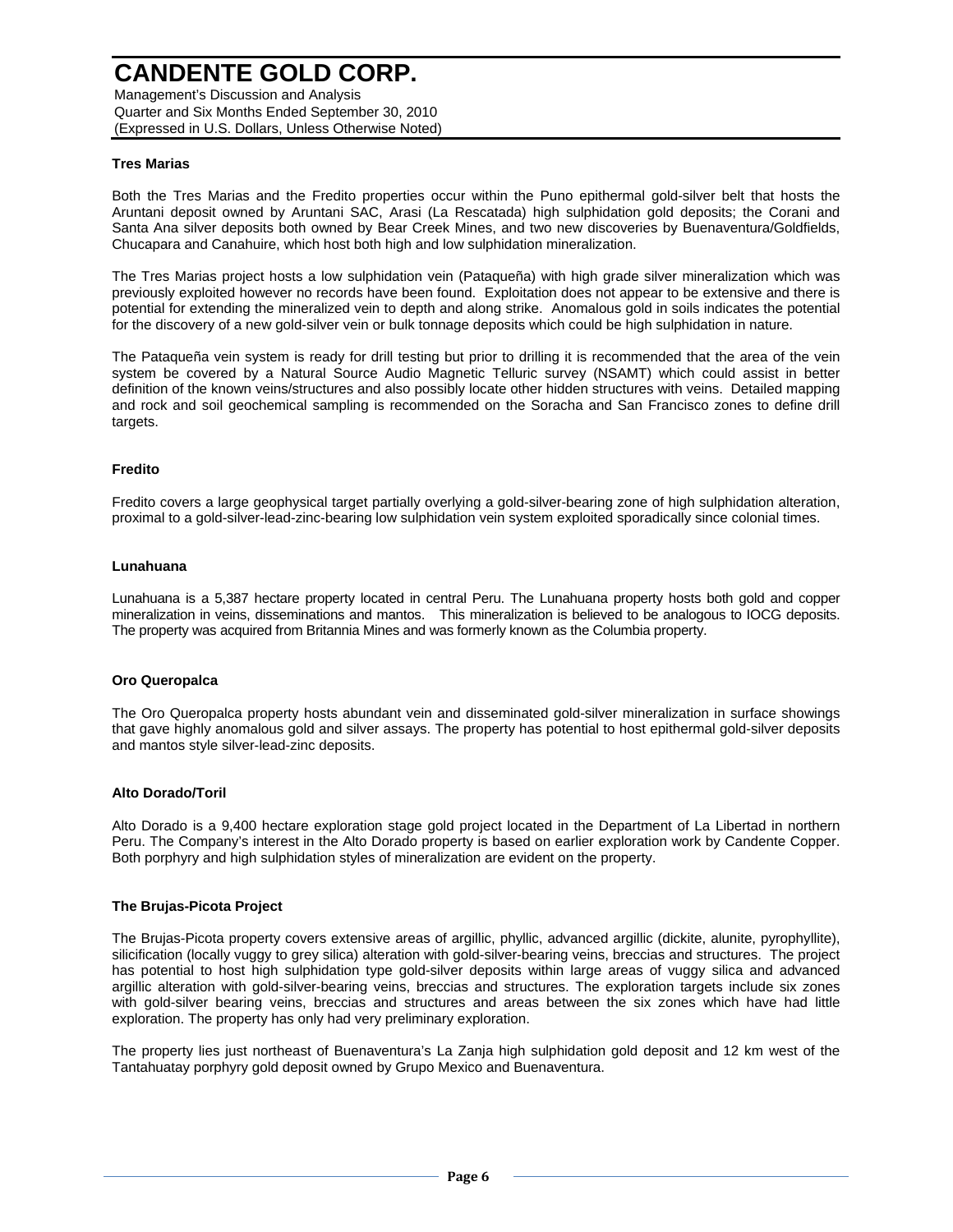Management's Discussion and Analysis Quarter and Six Months Ended September 30, 2010 (Expressed in U.S. Dollars, Unless Otherwise Noted)

### **Las Brujas Claims**

This property hosts high sulphidation style granular and vuggy silica which is mineralized with gold and has anomalous levels of other elements typical of high sulphidation deposits. Rock chip samples returned anomalous values of gold (up to 1.57gpt over 10 meters), antimony (up to 570ppm), arsenic (up to 3,680ppm), barium (up to 1,860ppm), silver (up to 22.4gpt), mercury (>100,000ppb), as well as elevated copper (up to 681ppm), lead (up to 836ppm) and zinc (up to 1,135ppm).

### **Las Sorpresas**

Las Sorpresas is an exploration stage epithermal high sulphidation gold-silver project located southeast of the Yanacocha district in northern Peru. Candente Copper's interest in the Las Sorpresas property stemmed from earlier exploration work, as described below, that was done in the area.

### **El Tigre**

The El Tigre property covers an area with potential to host epithermal low sulphidation quartz vein and/or bulk tonnage gold deposits marginal to large diatreme breccias with abundant fragments containing gold-bearing quartz veins and quartz stockwork.

### **RESULTS OF OPERATIONS**

### *Quarter ended September 30, 2010*

During Q2-2011 the Company posted a loss of \$1,655,468 compared to a loss of \$373,859 in the quarter ended September 30, 2009 ("Q2-2010"). The Company is in the exploration stage, with no significant sources of revenue. Expenses are significantly higher than in the comparative quarter as the Company commenced in Q1-2011 an active exploration program that was pending completion of a financing.

The Company's General and Administrative expenses in Q2-2011 were \$585,485 (Q2-2010: \$285,850). The most significant expenses in the period were stock-based compensation of \$482,129 for options vested in the quarter ((\$nil in Q2-2010), followed by management fees, salaries and benefits of \$58,134 (Q2-2010: \$26,244) and office, rent and miscellaneous expenses of \$36,688 (Q2-2010: \$18,049). Candente Gold and Candente Copper share certain General and Administrative expenses. Stock-based compensation expense is recorded at option vesting dates and was therefore nil in Q2-2010 as no Candente Gold options were issued during that quarter. The Company also recorded a foreign exchange gain of \$60,141 (Q2-2010: loss \$161,825).

The Company also incurred Exploration expenses of \$1,069,983 in Q2-2011. The most significant expenses were camp, field supplies and travel of \$346,874 (Q2-2010: \$5,502), drilling of \$341,049 (\$nil in the comparative quarter), exploration administration of \$166,439 (Q3-2009: \$nil in the comparative quarter) and geological fees of \$115,045 (Q2-2010: \$81,127). Most of the Exploration expenses in fiscal 2010 were incurred in respect of the El Oro project.

As anticipated, exploration expenses have increased substantially in the current fiscal year, as the Company carries out a drilling program in El Oro. It is anticipated that most of the exploration expenses to be incurred in the remaining quarters of fiscal 2011 will be incurred in El Oro.

### *Six months ended September30, 2010*

During the six months ended September 30, 2010 ("YTD-2011") the Company posted a loss of \$3,134,296, compared to a loss of \$700,983 in the six months ended September 30, 2009 ("YTD-2010"), an increase in net loss of \$2,433,313.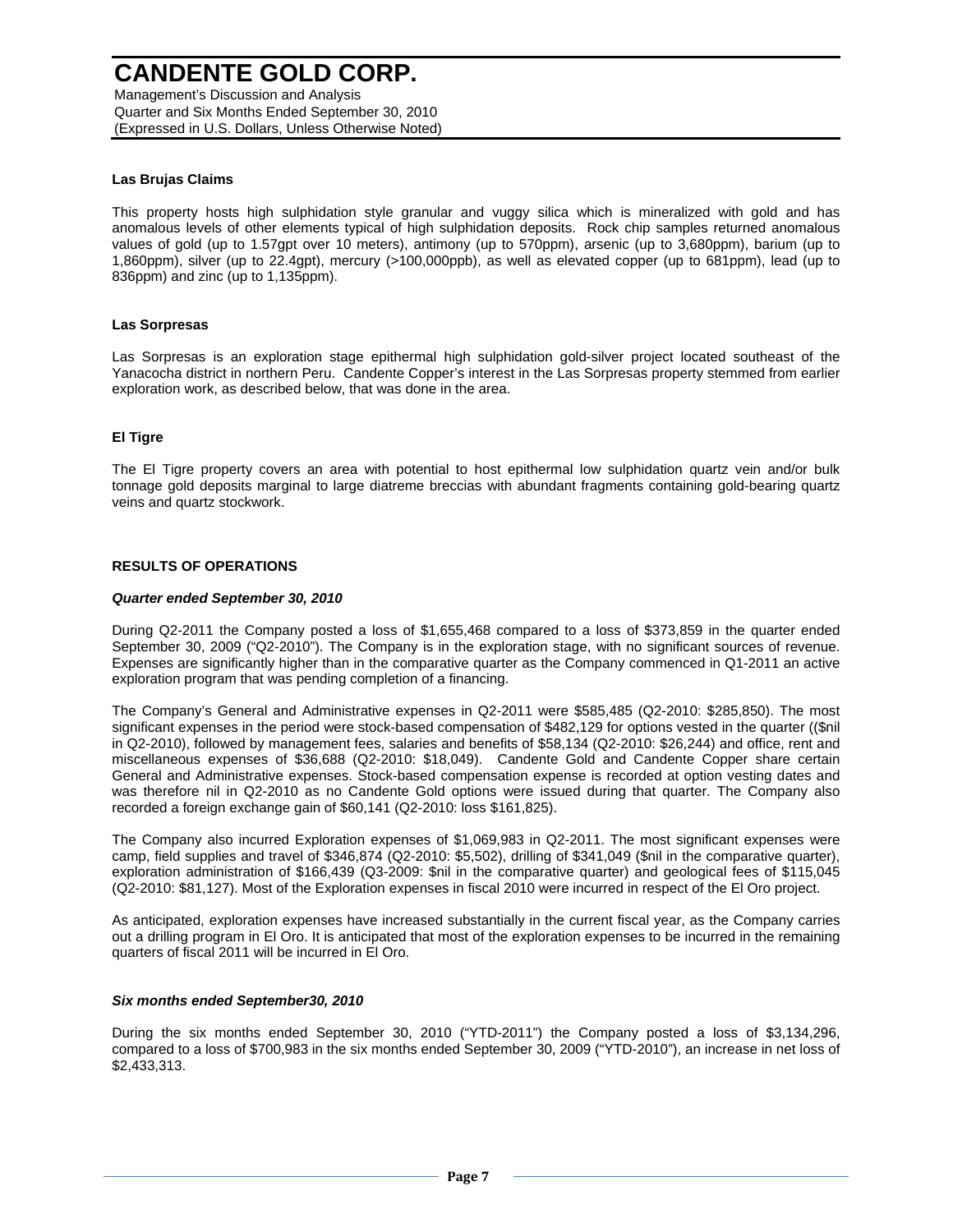Management's Discussion and Analysis Quarter and Six Months Ended September 30, 2010 (Expressed in U.S. Dollars, Unless Otherwise Noted)

The single major source of variance between the two comparative periods is stock-based compensation expense in the current fiscal year of \$911,468 (\$nil in YTD-2010 as no options had been granted as of September 30, 2009). This is a non-cash expense.

General and administrative expenses have increased compared to YTD-2010 in connection with the Company's significantly enhanced development and corporate activities in the current year, including the hiring of additional staff and corporate development, shareholder communications and regulatory and filing fees, which the Company did not have to incur prior to listing in the TSX and BVL in the current calendar year.

Exploration costs have also increased substantially in the current fiscal year as the Company began its current program at El Oro, as more particularly described in the technical property descriptions of this MD&A. The most relevant exploration costs YTD include drilling of \$549,821 (YTD-2009: \$nil), camp, field supplies and travel of \$434,956 (YTD-2009: \$11,537), exploration administration of \$310,835 (\$nil in 2009) and geological and geophysical expenses of \$258,418 (YTD-2009: \$118,097).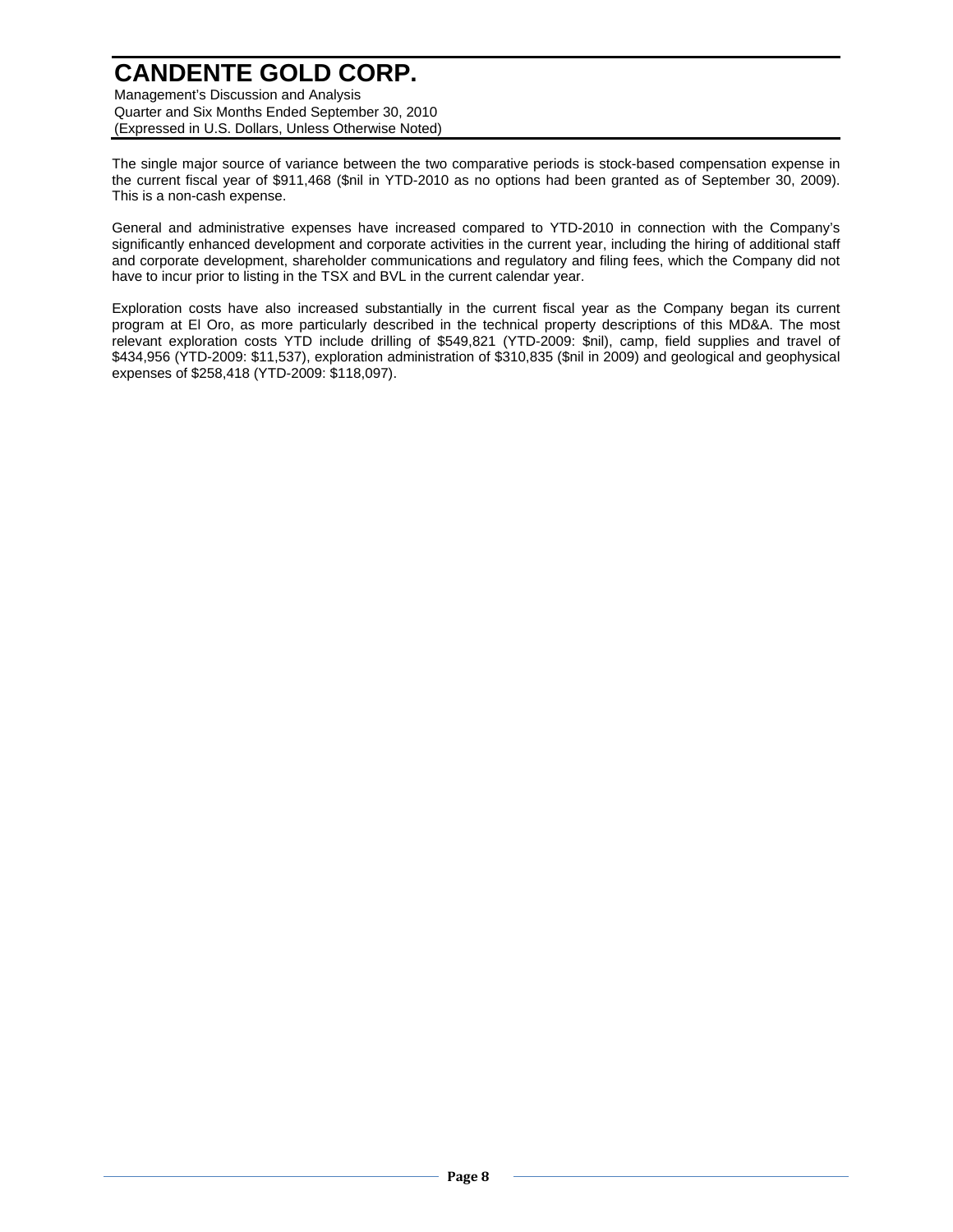Management's Discussion and Analysis Quarter and Six Months Ended September 30, 2010 (Expressed in U.S. Dollars, Unless Otherwise Noted)

A summary of exploration costs incurred by the Company from inception to date is presented below:

|                                   | Incurred to<br>March 31,<br>2010<br>$($ \$) | Incurred in<br>QE June 30,<br>2010<br>$($ \$) | Incurred in<br>QE Sept. 30,<br>2010<br>$($ \$) | <b>Cumulative</b><br>exploration<br>costs to date<br>$($ \$) |
|-----------------------------------|---------------------------------------------|-----------------------------------------------|------------------------------------------------|--------------------------------------------------------------|
| <b>EL ORO</b>                     |                                             |                                               |                                                |                                                              |
| Depreciation                      | 4,655                                       | 1,800                                         | 2,311                                          | 8,766                                                        |
| Assays                            |                                             | 7,601                                         | 42,233                                         | 49,834                                                       |
| Exploration administration        | 21,340                                      | 136,691                                       | 145,124                                        | 303,155                                                      |
| Camp, field supplies & travel     | 41,055                                      | 56,200                                        | 240,553                                        | 337,808                                                      |
| Drilling                          | 9,582                                       | 237,464                                       | 444,158                                        | 691,204                                                      |
| Equipment maintenance & rental    | 6,938                                       | 960                                           | 10,139                                         | 18,037                                                       |
| Geological & geophysical          | 274,505                                     | 132,990                                       | 109,030                                        | 516,525                                                      |
| Geographical information systems  | 2,882                                       | 26,356                                        | 18,862                                         | 48,100                                                       |
|                                   | 360,957                                     | 600,062                                       | 1,012,410                                      | 1,973,429                                                    |
| LUNAHUANA                         |                                             |                                               |                                                |                                                              |
| Exploration administration        | 8,530                                       | 1,073                                         | 2,800                                          | 12,403                                                       |
| Camp, field supplies & travel     | 432                                         |                                               | 96                                             | 528                                                          |
| Equipment maintenance & rental    | 499                                         |                                               | 49                                             | 548                                                          |
| Field support & personnel         | 2,935                                       | 3,480                                         | 3,828                                          | 10,243                                                       |
|                                   |                                             | 2,521                                         | 4,392                                          |                                                              |
| Geological & geophysical          | 842                                         |                                               |                                                | 7,755                                                        |
|                                   | 13,238                                      | 7,074                                         | 11,165                                         | 31,477                                                       |
| ORO QUEROPALCA                    |                                             |                                               |                                                |                                                              |
| Exploration administration        | 2,618                                       | 545                                           | 214                                            | 3,377                                                        |
| Field support & personnel         | 1,175                                       | 1,767                                         | 303                                            | 3,245                                                        |
| Geological & geophysical          | 84                                          | 537                                           |                                                | 621                                                          |
|                                   | 3,877                                       | 2,849                                         | 517                                            | 7,243                                                        |
| <b>ALTO DORADO/TORIL</b>          |                                             |                                               |                                                |                                                              |
| <b>Exploration administration</b> | 3,891                                       | 2,121                                         | 560                                            | 6,577                                                        |
| Camp, field supplies & travel     | 174                                         | 353                                           |                                                | 527                                                          |
| Equipment maintenance & rental    | 829                                         | 865                                           |                                                | 1,694                                                        |
| Field support & personnel         | 746                                         | 5,662                                         | 802                                            | 7,210                                                        |
| Geological & geophysical          | 253                                         | 537                                           |                                                | 790                                                          |
|                                   | 5,893                                       | 9,538                                         | 1,367                                          | 16,798                                                       |
| <b>FREDITO</b>                    |                                             |                                               |                                                |                                                              |
| Exploration administration        | 3,687                                       | 988                                           | 3,848                                          | 8,523                                                        |
| Camp, field supplies & travel     |                                             | 216                                           | 305                                            | 521                                                          |
| Equipment maintenance & rental    |                                             | 360                                           |                                                | 360                                                          |
| Field support & personnel         | 1,656                                       | 2,628                                         | 5,154                                          | 9,438                                                        |
| Geological & geophysical          | 789                                         | 537                                           |                                                | 1,326                                                        |
|                                   | 6,132                                       | 4,729                                         | 9,307                                          | 20,168                                                       |
| <b>LAS BRUJAS</b>                 |                                             |                                               |                                                |                                                              |
| <b>Exploration administration</b> | 2,618                                       | 565                                           | 66                                             | 3,249                                                        |
| Field support & personnel         |                                             | 1,831                                         | 94                                             | 1,925                                                        |
| Geological & geophysical          | 1,175                                       | 537                                           |                                                | 1,712                                                        |
|                                   | 3,793                                       | 2,933                                         | 160                                            | 6,886                                                        |
| PAMEL                             |                                             |                                               |                                                |                                                              |
| <b>Exploration administration</b> | 331                                         | 461                                           | (782)                                          | 10                                                           |
| Camp, field supplies & travel     | 44                                          |                                               |                                                | 44                                                           |
| Equipment maintenance & rental    | 52                                          |                                               |                                                | 52                                                           |
| Field support & personnel         | 52                                          | 1,495                                         | (1, 109)                                       | 438                                                          |
|                                   | 479                                         | 1,956                                         | (1,891)                                        | 544                                                          |
| <b>TRES MARIAS</b>                |                                             |                                               |                                                |                                                              |
|                                   | 2,980                                       |                                               | 6,389                                          |                                                              |
| <b>Exploration administration</b> |                                             | 1,083                                         |                                                | 10,452                                                       |
| Camp, field supplies & travel     | 146                                         | 487                                           | 1,836                                          | 2,469                                                        |
| Equipment maintenance & rental    |                                             | 311                                           | 514                                            | 825                                                          |
| Field support & personnel         | 1,192                                       | 2,714                                         | 6,713                                          | 10,619                                                       |
| Geological & geophysical          | 1,548                                       | 537                                           | 1,415                                          | 3,500                                                        |
|                                   | $\overline{5,866}$                          | 5,132                                         | 16,867                                         | 27,865                                                       |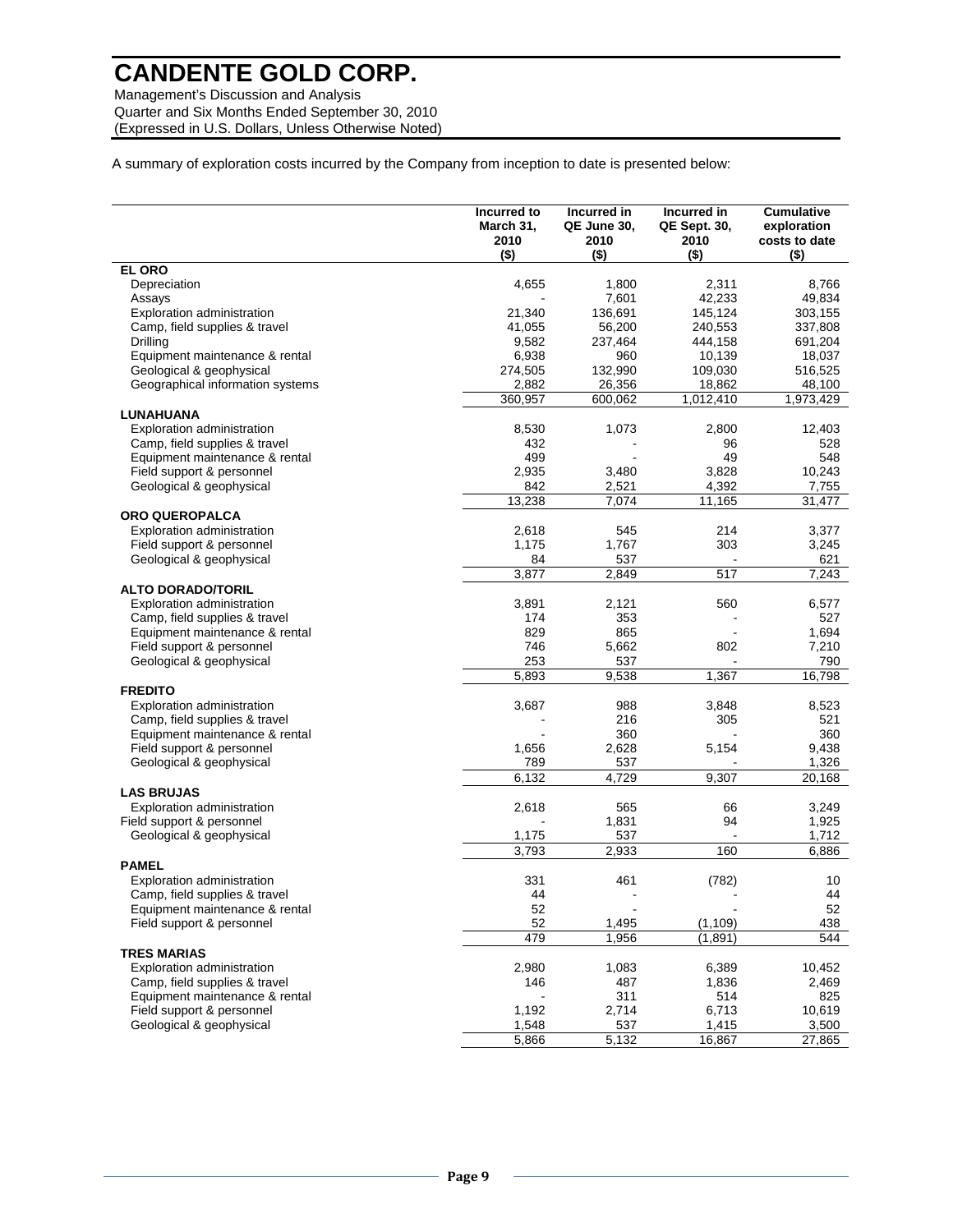Management's Discussion and Analysis Quarter and Six Months Ended September 30, 2010 (Expressed in U.S. Dollars, Unless Otherwise Noted)

|                                  | Incurred to<br>March 31.<br>2010<br>$($ \$) | Incurred in<br>QE June 30.<br>2010<br>$($ \$) | Incurred in<br><b>QE Sept. 30.</b><br>2010<br>(\$) | <b>Cumulative</b><br>costs to date<br>$($ \$) |
|----------------------------------|---------------------------------------------|-----------------------------------------------|----------------------------------------------------|-----------------------------------------------|
| <b>OTHER PROJECTS</b>            |                                             |                                               |                                                    |                                               |
| Assays                           | 558                                         |                                               |                                                    | 558                                           |
| Exploration administration       |                                             | 868                                           | 8.216                                              | 9.084                                         |
| Equipment maintenance & rental   |                                             | 2,828                                         | 394                                                | 10.556                                        |
| Camp, field supplies & travel    | 7.446                                       | 2,135                                         | 975                                                | 3.222                                         |
| Field support & personnel        | 191                                         | 5,176                                         | 10,288                                             | 15,655                                        |
| Geological and geophysical       |                                             |                                               | 208                                                | 208                                           |
| Geographical information systems | 3.848                                       |                                               |                                                    | 3,848                                         |
|                                  | 12.043                                      | 11.007                                        | 20.081                                             | 43.131                                        |
|                                  | 412.278                                     | 645.280                                       | .069.983                                           | 2.127.541                                     |

## **SUMMARY OF QUARTERLY FINANCIAL RESULTS**

|                         | QE Sept. 30, 2010 |                                              | <b>QE June 30, 2010</b> |                           | <b>QE March 31, 2010</b> |                  | QE Dec. 31, 2009 |           |
|-------------------------|-------------------|----------------------------------------------|-------------------------|---------------------------|--------------------------|------------------|------------------|-----------|
| Total revenue           |                   |                                              | \$                      |                           | \$                       |                  |                  |           |
| Net loss                |                   | (1,655,468)                                  |                         | (1,478,828)               |                          | (752,490)        |                  | (170,070) |
| Basic<br>diluted<br>and |                   |                                              |                         |                           |                          |                  |                  |           |
| loss per share          |                   | (0.03)                                       |                         | (0.03)                    |                          | (0.06)           |                  | (0.02)    |
|                         |                   |                                              |                         |                           |                          |                  |                  |           |
|                         |                   | QE Sept. 30, 2009<br><b>QE June 30, 2009</b> |                         | <b>QE March 31, 2009*</b> |                          | QE Dec. 31, 2008 |                  |           |
| Total revenue           | \$                |                                              | \$                      |                           | \$                       | N/A              | \$               | N/A       |
| Net loss                |                   | (373,859)                                    |                         | (327,124)                 |                          | N/A              |                  | N/A       |
| Basic<br>diluted<br>and |                   |                                              |                         |                           |                          |                  |                  |           |
| loss per share          |                   | (0.04)                                       |                         | (0.03)                    |                          | N/A              |                  | N/A       |
|                         |                   |                                              |                         |                           |                          |                  |                  |           |

\* The Company was incorporated on April 24, 2009 therefore there are no financial statements for quarters ending prior to that time

## **LIQUIDITY AND CAPITAL RESOURCES**

At September 30, 2010 the Company had cash and cash equivalents of \$4,080,197 and working capital of \$3,438,139, compared to cash and cash equivalents of \$6,944,999 and working capital of \$5,876,835 at March 31, 2010.

The Company holds its cash in Guaranteed Investment Certificates ("GIC") issued by British Columbia Credit Unions. The GICs are insured on a no-limit basis by the Credit Union Deposit Insurance Corporation.

During the quarter ended December 31, 2009, the Company completed a private placement (the "Private Placement") for gross proceeds of \$8,508,378 (Cdn\$9,028,130) from the sale of units ("Units") consisting of one Company common share and one half warrant ("Warrants). Pursuant to the Private Placement, the Company issued a total of 22,570,327 common shares and certificates representing 11,285,162 Warrants. Each full Warrant is exercisable at a price of Cdn\$0.60 per common share until January 4, 2012. The Warrants were valued by the Company at \$1,624,195. The Company also paid to agents assisting in the Private Placement a total of \$298,528 (Cdn\$313,186) in cash commissions and issued to the agents 735,345 warrants ("Agents' Warrants"). The cash commissions and Agents' Warrants equal 6.5% of the aggregate number of Units sold by the agents pursuant to the Private Placement. Each of the Agents' Warrants is exercisable for a period of 24 months to purchase one additional common share of the Company at a price of Cdn\$0.60 per share. The Agents' Warrants issued as finders' fees were valued by the Company at \$105,834.

The Company is using existing cash to fund acquisitions, exploration activities and general and administrative expenses. Given that it currently does not have a source of revenue, the Company's ability to continue as a going concern remains contingent on its ability to obtain additional financing in future periods.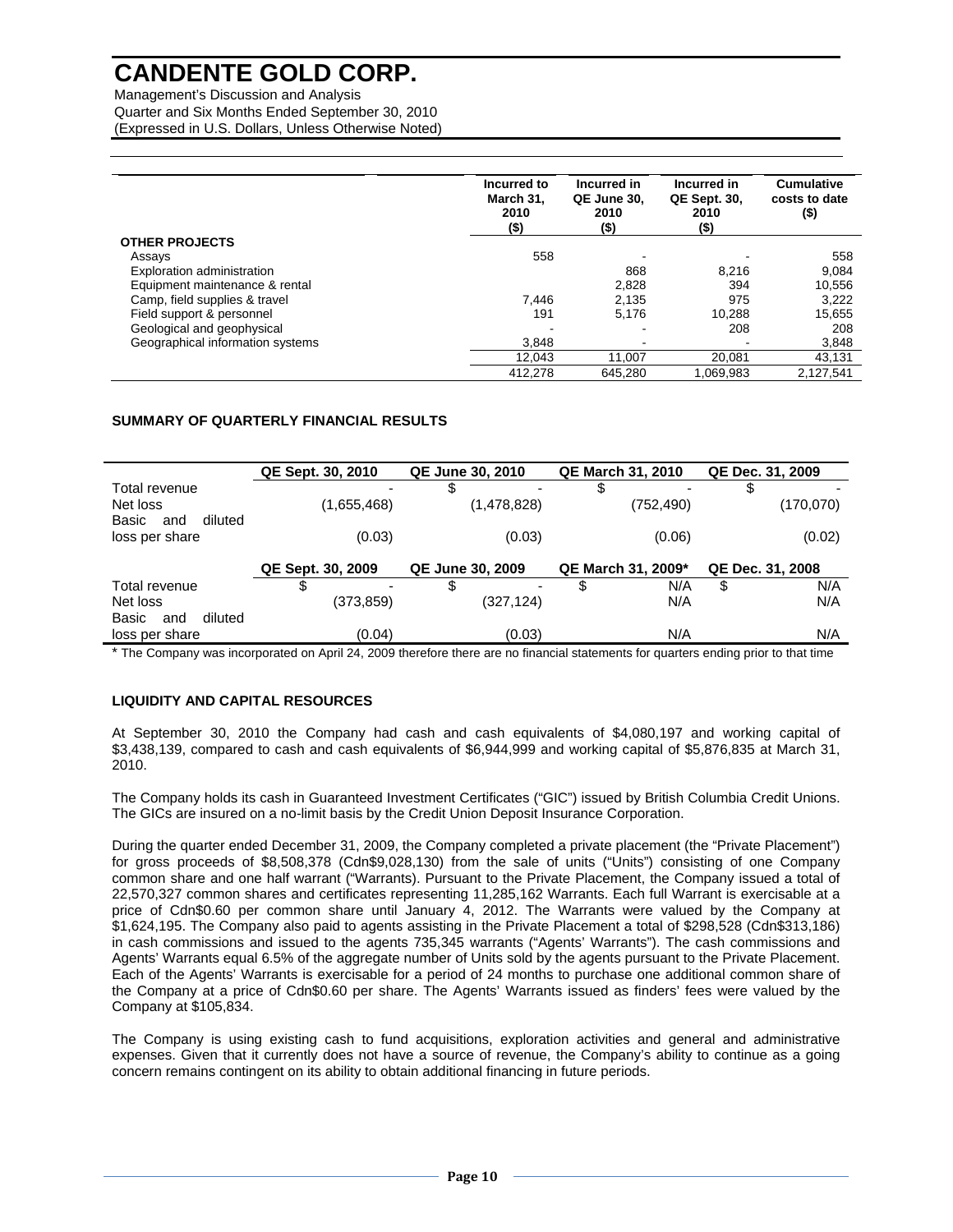Management's Discussion and Analysis Quarter and Six Months Ended September 30, 2010 (Expressed in U.S. Dollars, Unless Otherwise Noted)

As of September 30, 2010 the Company had accounts payable and accrued liabilities of \$325,051, of which \$73,507 is an account payable to Candente Copper in connection with cost-sharing of certain administrative expenses for the period July to September 2010.

The Company also has outstanding a promissory note of \$1,262,872 (Cdn\$1,300,000) to Canaco which is payable on demand. A payment of \$333,524 (Cdn\$350,000) on the note was made by the Company on June 30, 2010; the balance of Cdn\$950,000 is due to be paid on or before April 30, 2011.

### Operating Activities

Cash used in operations during Q2-2011, including the changes in non-cash working capital items, was \$1,398,132 (Q2-2010: cash generated from operations of \$499).

On a YTD-basis, cash used in operations was \$2,310,239 (YTD-2010: cash generated from operations of \$5,666), including changes in non-cash working capital accounts.

### Financing Activities

During the quarter ended September 30, 2010, a total of 201,250 warrants were exercised for proceeds of \$118,510.

On a YTD basis, a total of 211,250 warrants were exercised for proceeds of \$124,306, and the Company made a cash payment of \$335,524 towards a promissory note issued in connection with the acquisition of El Oro in 2009.

No financing cash flows were received or paid in Q2-2010 or YTD-2010.

#### Investing Activities

In Q2-2011 investing activities consisted of the purchase of \$17,547 in equipment and an increase of \$3,601 of VAT credits in Peru.

YTD-2011, the Company made annual cash payments of \$287,279 to maintain the good standing of its mineral properties in Peru and purchased plant and equipment of \$52,954, including various geological information systems licenses. The Company also paid VAT tax credits in Peru of \$5,112. VAT tax credits in Peru may only be recovered as credits against VAT payable from future sales generated by the Company.

YTD-2010, the Company received cash of \$22,247 in connection with the transfer of El Oro.

### **TRANSACTIONS WITH RELATED PARTIES**

During the six months ended September 30, 2010 ("YTD-2011"), a total of \$159,658 for geological consulting services rendered was paid or accrued to officers or directors or to private companies associated with directors and officers of the Company (YTD-2010: \$91,551). These amounts are included as a component of exploration costs.

During YTD-2011, a total of \$93,251 (YTD-2010: \$36,429) was paid as salaries and bonuses to various officers of the Company and \$23,209 was paid or accrued to private companies associated with officers and directors of the Company for management services rendered (YTD-2010: \$nil). These amounts are included in general and administrative expenses.

Included in accounts receivable at September 30, 2010 is \$10,735 owed to the Company by certain officers for expense advances. Included in accounts payable and accrued liabilities at September 30, 2010 is \$52,717 owed by the Company to certain officers and directors of the Company for services rendered, reimbursement of expenses and directors' fees.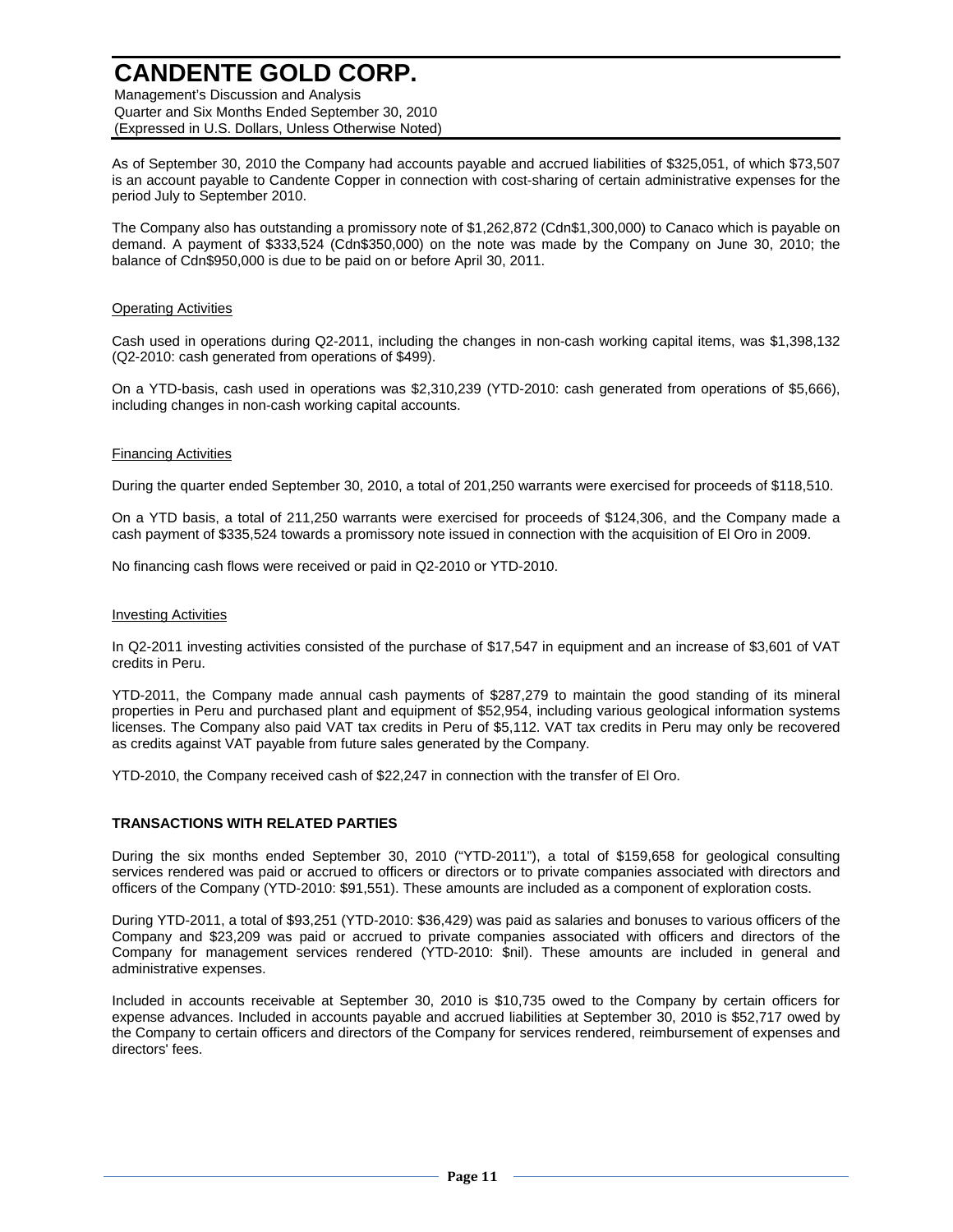Management's Discussion and Analysis Quarter and Six Months Ended September 30, 2010 (Expressed in U.S. Dollars, Unless Otherwise Noted)

The above transactions have been recorded at the exchange amounts agreed to by the related parties. Amounts due to related parties are considered by the Company to be accounts payable and are unsecured and non-interest bearing.

At September 30, 2010, a director and officer of the Company served as a director and officer of Candente Copper and three of the Company's officers served as officers of Candente Copper. During the period ended September 30, 2010, the Company and Candente Copper shared certain office and administrative expenses and Candente Copper made certain payments on behalf of the Company. As of September 30, 2010, a total of \$73,507 was due from the Company to Candente Copper for reimbursement of shared general and administrative expenses

### **CRITICAL ACCOUNTING ESTIMATES**

There were no changes to the nature or the Company's critical accounting estimates during Q2-2011. The preparation of the Company's financial statements in conformity with generally accepted accounting principles in Canada requires management to make judgments with respect to certain estimates and assumptions. These estimates and assumptions, based on management's best judgment, affect the reported amounts of certain assets and liabilities, including disclosure of contingent liabilities. On an ongoing basis, management re-evaluates its estimates and assumptions. Actual amounts, however, could differ significantly from those based on such estimates and assumptions.

Significant areas critical in understanding the judgments that are involved in the preparation of the Financial Statements and the uncertainties inherent within them include the determination of impairment of long-lived assets, assets retirement obligations and stock-based compensation.

### *Impairment of Long-Lived Assets*

CICA Handbook Section 3063: "Impairment of Long-Lived Assets" ("Section 3063") established standards for the recognition, measurement and disclosure of impairment of long-lived assets. Long-lived assets are impaired whenever events or changes in circumstances indicate that the related carrying amounts may not be recoverable in which case an impairment loss is recognized and charged to operations.

The Company's long-lived assets consist of equipment and mineral properties. Equipment is recorded at cost and amortized on a straight line basis at the following rates: 3 and 3.34 years (Mexico) for computer equipment; and 4 years for vehicles. Acquisition costs relating to mineral properties are capitalized at cost, less recoveries in the preproduction stage, until such time as these properties are put into commercial production, sold or abandoned. Upon commencement of production, capitalized mineral property acquisition costs will be charged to the results of operations over the estimated life of the mine in accordance with the units-of-production method.

At the end of each accounting period, the Company reviews the carrying value of its long-lived assets based on a number of factors. For capitalized mineral property costs, these factors include analysis of exploration results, permitting considerations and current economics. Should the Company determine that an impairment has occurred, the Company would write-down the recorded value of the long-lived asset to the results of operations.

### *Stock-Based Compensation*

CICA Handbook Section 3870: Stock-Based Compensation and Other Stock-Based Payments ("Section 3870") established standards for the recognition, measurement and disclosure of stock-based compensation and other stock-based payments made in exchange for goods and services. Section 3870 requires a fair value-based method of accounting for stock options granted to employees, including directors, and to non-employees.

The fair value of each option granted is estimated on the date of grant using the Black-Scholes option pricing model. This model requires the calculation of certain variables, including the volatility of the Company's stock price, requiring various estimates and assumptions be made by management. Actual results may be significantly different from those calculated using this model.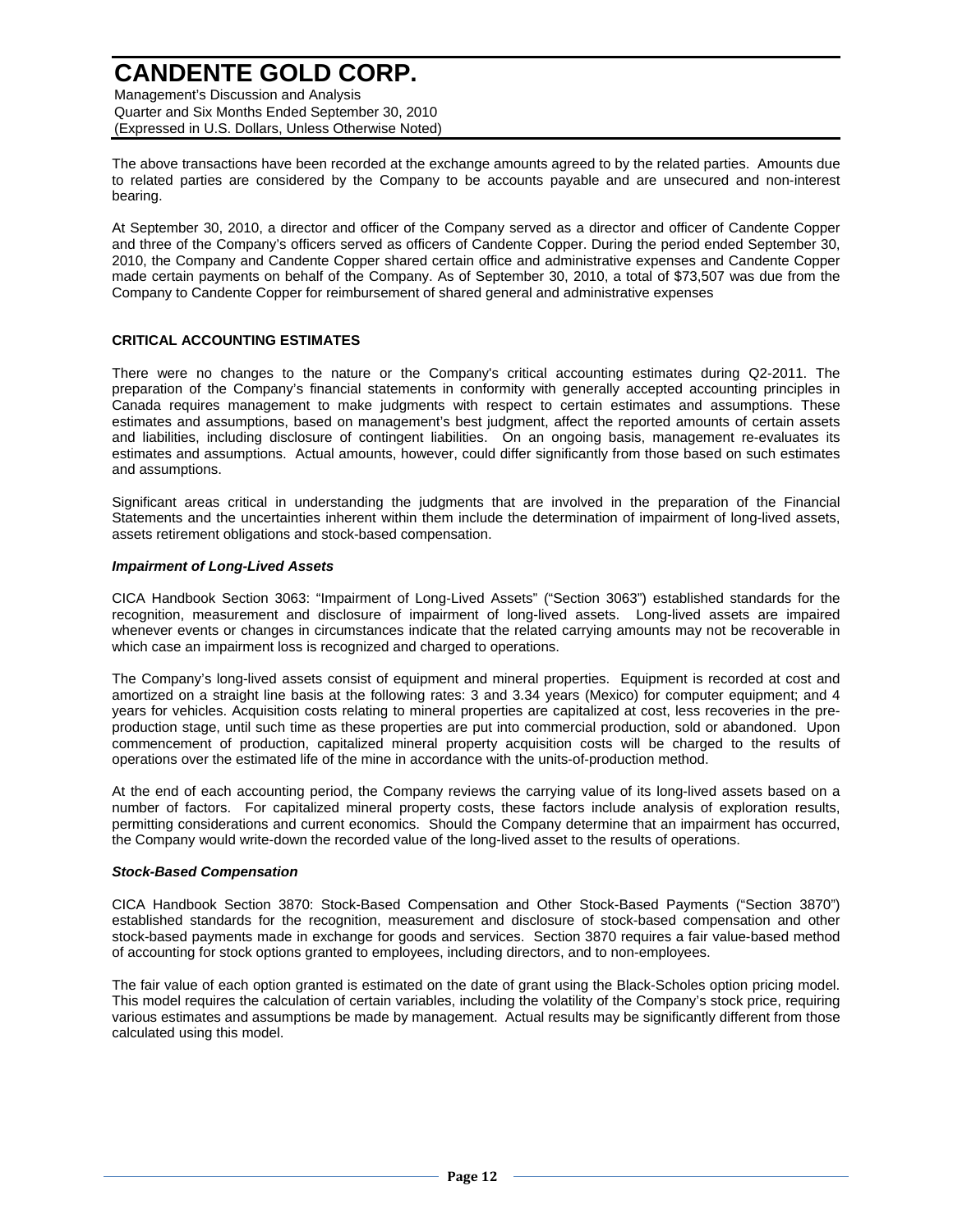Management's Discussion and Analysis Quarter and Six Months Ended September 30, 2010 (Expressed in U.S. Dollars, Unless Otherwise Noted)

### **ACCOUNTING PRONOUNCEMENTS**

*Business Combinations, Consolidated Financial Statements and Non-controlling interest* 

For interim and annual financial statements relating to its fiscal year commencing on or after January 1, 2011, the Company will be required to adopt new CICA Section 1582 "Business Combinations", Section 1601 "Consolidated Financial Statements" and Section 1602 "Non-Controlling Interests". Section 1582 replaces existing Section 1581 "Business Combinations", and Sections 1601 and 1602 together replace Section 1600 "Consolidated Financial Statements." The adoption of Sections 1582 and collectively, 1601 and 1602 provides the Canadian equivalent to IFRS 3 "Business Combinations" and International Accounting Standard IAS 27 "Consolidated and Separate Financial Statements" respectively. The impact of adopting these new standards will not have an impact on the Company's consolidated financial statements.

### **INTERNATIONAL FINANCIAL REPORTING STANDARDS ("IFRS") IMPLEMENTATION PLAN**

In February 2008, the Accounting Standards Board ("AcSB") approved a strategic plan which requires public companies to converge with IFRS for fiscal periods beginning on or after January 1, 2011. The Company will therefore be required to have comparative financial information prepared under IFRS as of April 1, 2010.

The Company has initiated its IFRS convergence project and has set the following timing objectives: to be in a position to convert its March 31, 2010 Canadian GAAP Balance Sheet to IFRS in Q3-2011, to produce financial statements under Canadian GAAP and IFRS in fiscal 2011 in order for the Company to disclose to readers of its financial statements the quantitative differences arising in 2011 under both frameworks, and to produce IFRS financial statements as of April 1, 2011.

In order to meet these objectives the Company's CFO has attended IFRS courses and in-house training sessions in 2009 and 2010. Peruvian and Mexican accountants are also familiar with IFRS.

The Company believes that the adoption of IFRS will not have a major effect on its overall operations except for the fact that the conversion effort may require additional resources (external) to assist with the documentation process and on an ongoing basis, disclosure requirements will increase substantially. The Company will be able to continue using its current information technology platforms in Canada, Mexico and Peru.

The Company has identified key areas affected by the conversion to IFRS: functional currency, impairment analysis, related party transactions and measurement of stock-based compensation.

The functional currency of the parent company will be the Canadian dollar; subsidiaries in Mexico and Peru will need to determine and document their own functional currencies and the Company's presentation currency will continue to be the U.S. dollar. The translation of the financial statements of each company in the group to U.S. dollars, for presentation purposes, under IFRS will be as follows: All assets and liabilities will be translated at closing rates (as opposed to the translation under Canadian GAAP where non-monetary assets and liabilities are translated at historical rates) and income and expenses will be translated at average rates (as they are under Canadian GAAP), with all resulting exchange differences recognized as a separate component of equity (as opposed to including translation gains or losses in income as occurs under Canadian GAAP). The Company has elected to translate equity accounts of historical rates (under Canadian GAAP, historical rates are used), and not at current rates. The Company's choice of using historical rates translation of its equity accounts will have no impact on total equity as the resulting exchange differences will be recognized in a separate component of equity.

Impairment requirements are more stringent under IFRS than under Canadian GAAP. Annual impairment testing will be required in respect of the Company's mineral properties.

Under IFRS there are no special recognition or measurement requirements for related party transactions. Under Canadian GAAP, related party transactions are subject to special recognition or measurement requirements, as was the case with the transfer of properties from Candente Copper to Candente Gold (transferred at their carrying value). The transfer of properties will need to be re-measured under IFRS.

The Company has considered the potential effect of share based payments under IFRS and has concluded that there will be no material impact on its financial statements on adoption of IFRS, as these payments are normally restricted to stock options granted by the Company which in most cases all vest within the year granted. There will be differences for certain options whose vesting extends beyond the fiscal year in which they were granted, but these will not be material. Under IFRS, the concept of "graded vesting" frontloads the stock based compensation expense for options granted such that the expense is higher in initial quarters and reduces as options vest, as opposed to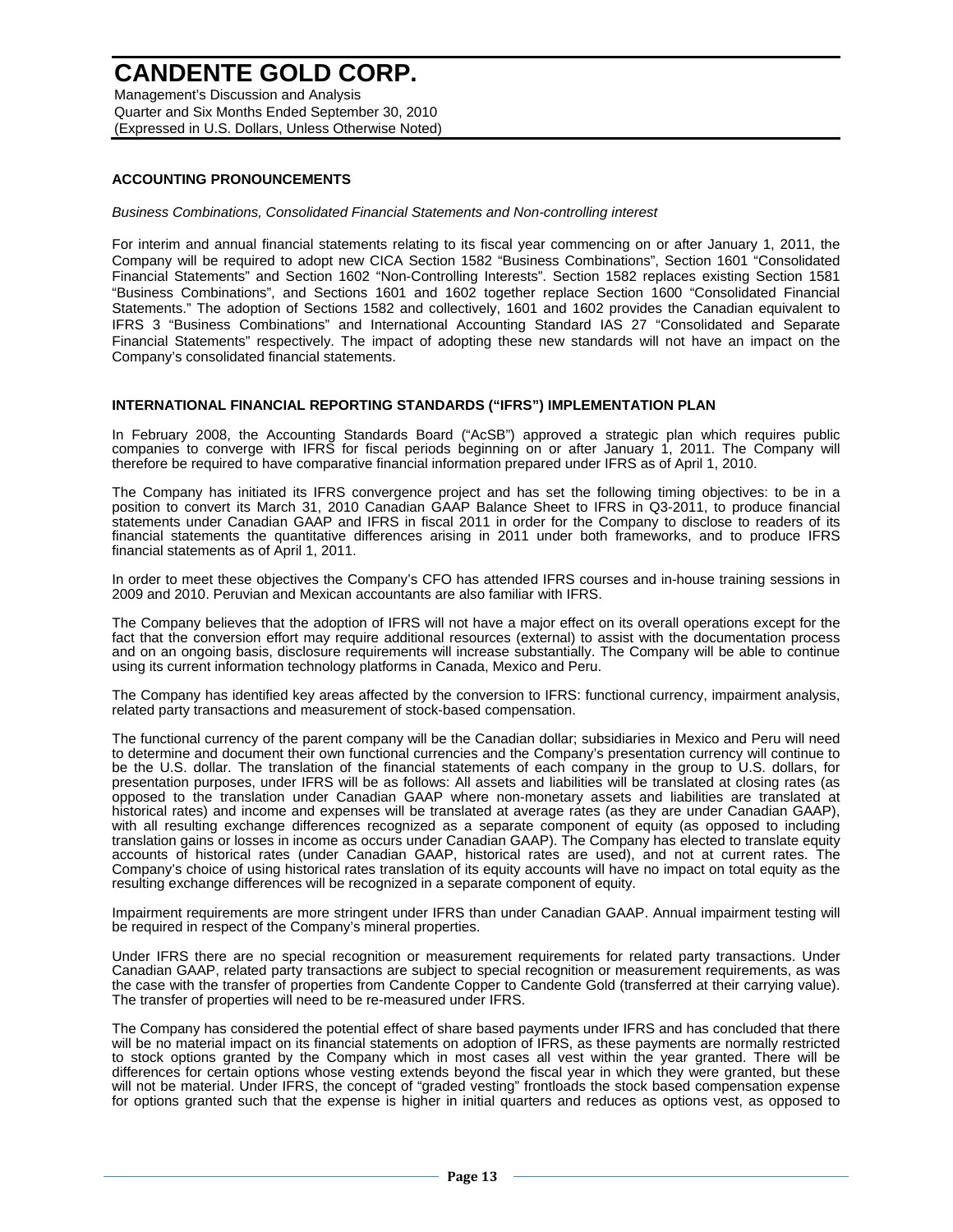Management's Discussion and Analysis Quarter and Six Months Ended September 30, 2010 (Expressed in U.S. Dollars, Unless Otherwise Noted)

"straight line vesting" under Canadian GAAP. However, the effect on annual results is the same under IFRS and Canadian GAAP provided options vest in full within the year granted, as is the case with most of the options granted by the Company. The calculation of the underlying fair value under both IFRS and Canadian GAAP is the same and the changes are only with respect to the timing of the allocation of the resulting cost as options vest.

### **INTERNAL CONTROLS OVER FINANCIAL REPORTING ("ICFR")**

Management is responsible for designing, establishing and maintaining a system of ICFR to provide reasonable assurance that the financial information prepared by the Company for external purposes is reliable and has been recorded, processed and reported in an accurate and timely manner in accordance with generally accepted accounting principles.

The Chief Executive Officer and the Chief Financial Officer have evaluated the design and operating effectiveness of the Company's internal control over financial reporting as of September 30, 2010.

Management has concluded that, as of September 30, 2010, the Company's ICFR contains material weaknesses resulting from the Company's need to accommodate for reduced staff levels in Canada and the lack of adequate segregation of duties in the financial close process in Canada. The Company believes however, that adequate segregation of duties exists in Peru and Mexico with respect to domestic accounting in those countries and with respect to subsidiary reporting to head office, as financial statements produced by the Company's accountants both in Peru and Mexico are subject to a review process by the Company's Chief Financial Officer. As of September 30, 2010, the Company's Chief Financial Officer is responsible for preparing, authorizing and reviewing information for the preparation of financial reports and for preparing and reviewing the resulting financial reports, which has the potential to result in material misstatements in the Company's financial statements and should be considered a material weakness of the Company's system of ICFR.

Management has concluded, and the audit committee has agreed that, taking into account the present stage of the Company's development, the Company does not have sufficient size and scale to warrant the hiring of additional staff to correct the weakness at this time. Management is in the process of designing ICFR to accommodate for the Company's current level of operations, and; the Company will also need to test the effectiveness of ICFR.

### **OTHER MD&A REQUIREMENTS**

As of November 9, 2010, the Company has outstanding 50,129,577 common shares, 13,434,257 warrants (at Cdn\$0.60 to per share) and 4,303,250 exercisable options (at prices ranging from Cdn\$0.33 to Cdn\$1.80 per share).

Additional information, including the company's most recent Annual Information Form, is available on SEDAR at www.sedar.com.

### **CAUTIONARY STATEMENT ON FORWARD LOOKING INFORMATION**

This Report contains "forward looking statements". These forward looking statements include, but are not limited to, statements regarding the Company's strategic plans, property search and evaluation plans, estimated levels of expenditures, acquisition targets and commitments. Forward-looking statements express, as at the date of this Report, the Company's plans, estimates, forecasts, projections, or beliefs as to future events or results and the Company does not intend or assume any obligation to update these forward-looking statements. In certain cases, forward-looking statements can be identified by the use of words such as "plans", "expects", or does not expect", is expected", "budget", "schedule", "estimates", "intends", "anticipates", or "does not anticipate", "believes", or variations of such words and phrases or statements that certain actions, events or results "may", "could", "would", "might", or "will be taken, "occur", or "be achieved". We caution that forward-looking statements involve a number of risks and uncertainties, and there can be no assurance that such statements will prove to be accurate. Actual results and future events may differ materially from those anticipated in such statements. Factors that could cause results or events to differ materially from current expectations expressed or implied by the forward – looking statements include, but are not limited to the success of the Company's acquisition program, including its ability to complete further financing and close on any target acquisitions, currency fluctuations, the ability of the Company to conduct its business in Mexico and Peru, risks inherent with the mining industry, unexpected regulatory changes, delays in the completion of critical activities and other risks inherent to the Company's activities and other risks more fully